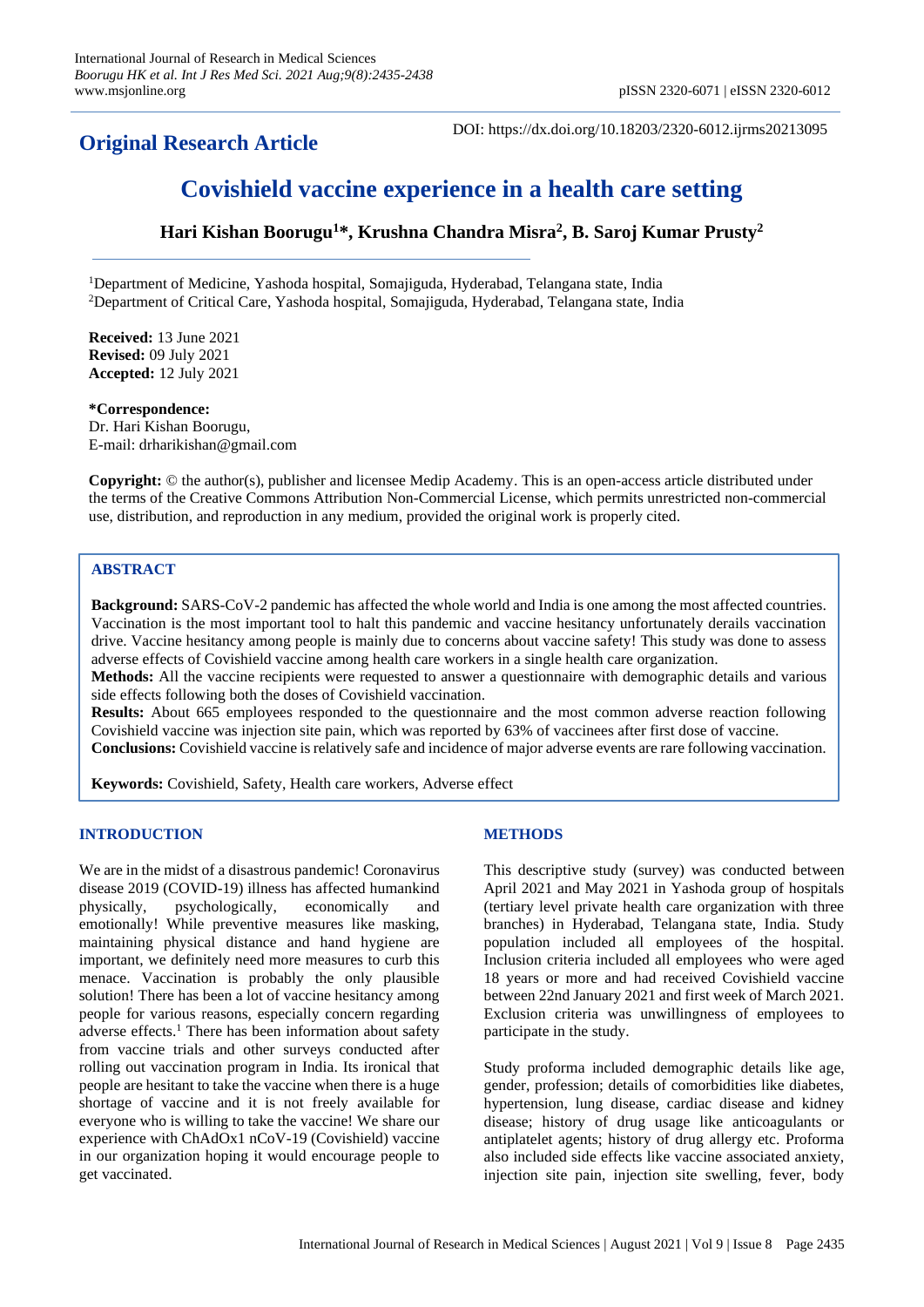pains, headache, giddiness, vomiting, loss of consciousness, rash, hospitalization, itching and severe allergic reaction.

Proforma was circulated to all employees of the organization and vaccine recipients were requested to answer the questionnaire. Data was collected in physical form. Informed consent was obtained from participants and necessary approvals were obtained from institutional review board of the hospital.

Data was entered in Microsoft excel sheets. Frequency of categorical variables, median and range of continuous variables were calculated using Microsoft excel statistical functions.

#### **RESULTS**

About 3000 employees got vaccinated in our organization between January 2021 and first week of March 2021.

#### **Table 1: Demographic details of vaccine recipients.**

| Age (in years)    | <b>Range: 20-63</b>    |
|-------------------|------------------------|
|                   | Median - 42            |
| Sex               | Male - 380 (57%)       |
|                   | Female - 285 (43%)     |
| <b>Profession</b> | Doctors - 208 (31%)    |
|                   | Nurses - 268 (40%)     |
|                   | Allied health sciences |
|                   | $-76(11\%)$            |
|                   | Non medical staff -    |
|                   | 113 (17%)              |

# **Table 2: Clinical characteristics of vaccines.**

|                                                               | <b>Number of</b>   |
|---------------------------------------------------------------|--------------------|
|                                                               | vaccinees who      |
|                                                               | responded 'YES'    |
| <b>Diabetes</b>                                               | 14 (0.02%)         |
| <b>Hypertension</b>                                           | 11 (0.016%)        |
| <b>Cardiac disease</b>                                        | 0                  |
| Lung disease                                                  | 1                  |
| On antiplatelets                                              | 2                  |
| On anticoagulants                                             | 1                  |
| <b>Other Comorbidities</b>                                    | 18 (0.03%)         |
| <b>Allergies</b>                                              | Data not available |
| <b>Both doses taken</b>                                       | 589 (0.9%)         |
| <b>History of Covid-19</b><br>infection                       | 59 (0.09%)         |
| <b>Tested Antibody level</b><br>post vaccine after first dose | 11(0.016%)         |
| <b>Tested antibody level after</b><br>second Dose             | 7                  |

All of them received Covishield vaccine. 665 people responded to the questionnaire. Vaccine recipients'age ranged between 20 and 63 Years. There were doctors, nurses, allied health science workers and non-medical staff among the respondents. 589 people took both the vaccines whereas 76 people took only one dose. 47 out of 665 respondents had comorbidities (Table 1).

# **Table 3: Adverse reactions with Covishield vaccine.**

|                                       | <b>First Dose</b>                                                | <b>Second Dose</b>                                            |
|---------------------------------------|------------------------------------------------------------------|---------------------------------------------------------------|
|                                       | Number of<br>vaccinees<br>with response<br>'YES' (out of<br>665) | Number of<br>vaccinees with<br>response 'YES'<br>(out of 589) |
| <b>Anxiety</b> -before<br>vaccine     | 131 (20%)                                                        | 40 (7%)                                                       |
| <b>Anxiety - post</b><br>vaccine      | 96 (14%)                                                         | 21 (3.5%)                                                     |
| <b>Injection</b> site<br>pain         | 424 (63%)                                                        | 207(35%)                                                      |
| <b>Injection</b> site<br>swelling     | 93 (14%)                                                         | 39 (6.6%)                                                     |
| fever                                 | 277 (42%)                                                        | 79 (13%)                                                      |
| <b>Body pains</b>                     | 355 (53%)                                                        | 127 (21%)                                                     |
| <b>Head ache</b>                      | 196 (29%)                                                        | 72 (12%)                                                      |
| vomiting                              | 25                                                               | 11                                                            |
| guiddiness                            | 87 (13%)                                                         | 25 (4%)                                                       |
| Loss of<br>consciousness<br>(syncopy) | 3                                                                | 3                                                             |
| hospitalization                       | 4                                                                | 5                                                             |
| rash                                  | 10                                                               | 3                                                             |
| itching                               | 10                                                               | 5                                                             |
| <b>Severe allergic</b><br>reaction    | $\mathfrak{D}$                                                   | 3                                                             |

Most common side effect was injection site pain which was seen in 63% of vaccine recipients (Table 2). Incidence of side effects was less after second dose when compared with first dose. Most of the side effects were minor except a very few moderate to severe adverse reactions. Moderate to severe adverse reactions included 6 episodes of syncopal attacks, severe allergic reactions (5 in total including both doses i.e., less than 0.4%) and 9 people (including both doses) required admission to emergency room and they were discharged within few hours from emergency room.

### **DISCUSSION**

As of 11th June 2021, 17.4 crore confirmed cases of COVID-19 and 37.6 lakh deaths were reported and 215.6 crore vaccine doses were administered worldwide.<sup>1</sup> At the same time, 2.9 crore confirmed cases and 3.6 lakh deaths were reported in India and 24.6 crore vaccine doses were administered.<sup>2</sup> At this time, only Covishield and inactivated SARS-CoV-2 vaccine, BBV152 (Covaxin) were available widely and Gam-COVID-Vac (Sputnik V) was about to be made available.<sup>3,4</sup> Efficacy of ChAdOx1 nCoV-19 vaccine was found to be 70.4% in interim analysis of phase 3 trial conducted in Brazil, South Africa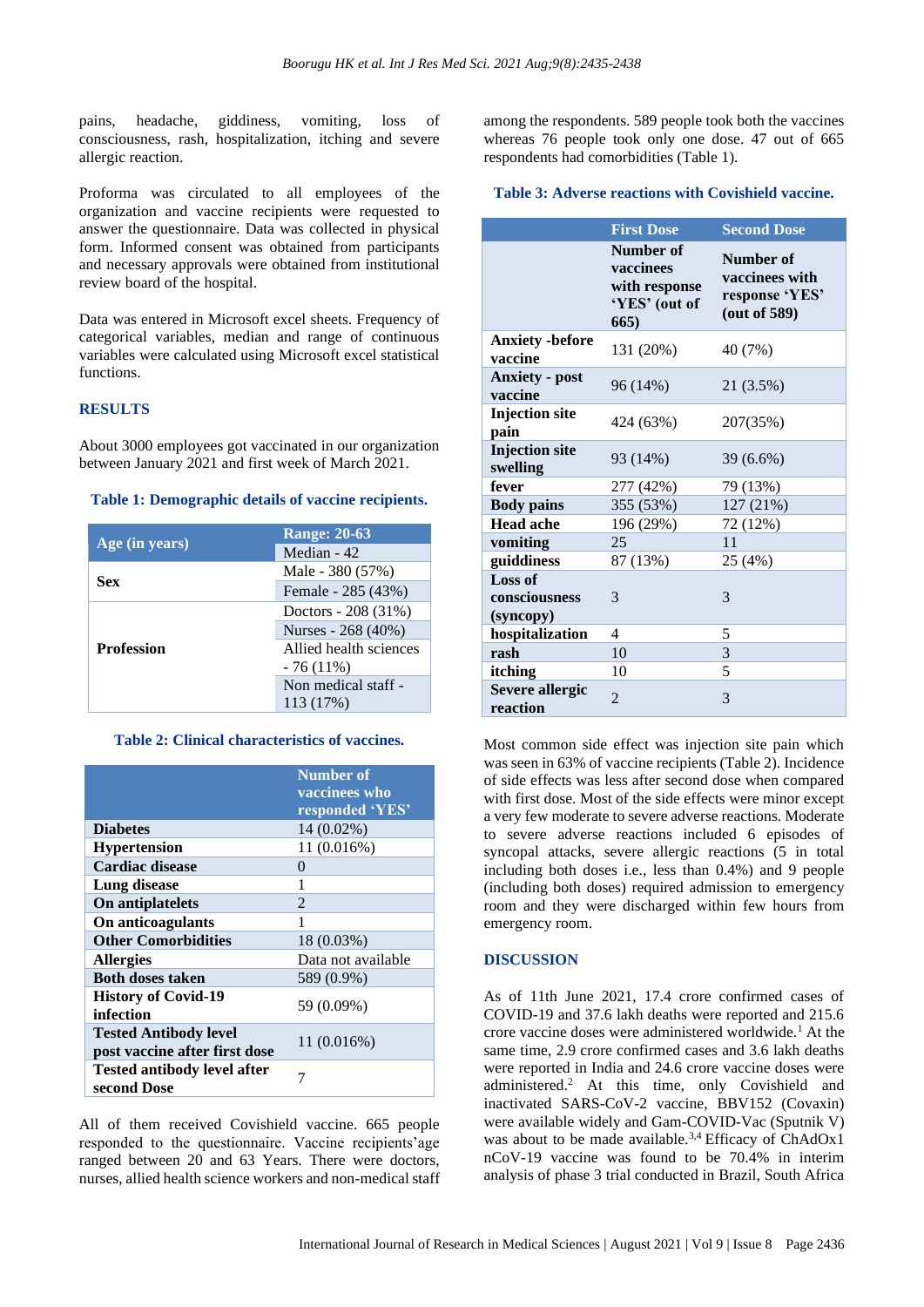and the UK.<sup>5</sup> Questions were raised about efficacy of Covishield vaccine against newer variants of SARS-Cov-2 infection and especially delta variant which dominated during second wave in India.<sup>6-8</sup> This aspect of vaccine efficacy can potentially increase vaccine hesitancy among people. Many people were hesitant about taking vaccine due to safety concerns. Minor adverse reactions are very common with ChAdOx1 nCoV-19 vaccine.<sup>9</sup> Injection site pain was the commonest adverse reaction reported in 77% in volunteers who were given prophylactic paracetamol and in 83% of volunteers who did not receive prophylactic paracetamol in phase 2 trial of ChAdOx1 nCoV-19 vaccine.<sup>9</sup> In our study also, injection site pain was the most common adverse reaction reported (63% after first dose and 35% after second dose). 42% of vaccinees in our study developed fever after first dose where as 51% volunteers felt feverish in phase 2 trial of ChAdox1nCov-19 vaccine.<sup>9</sup> Myaliga was experienced by 53% of vaccinees in our study as compared to 60% of volunteers (without prophylactic paracetomol) in phase 2 trial of ChAdox1nCov-19 vaccine.9 In the same published study, 68% of vaccinees reported headache whereas only 29% of vaccinees reported headache in our study.<sup>9</sup> Vaccine associated adverse reactions were less after second dose compared to first dose and same was noted in phase 2 trial of ChAdox1nCov-19 vaccine.<sup>9</sup> People were very anxious about vaccination when vaccination drive was initiated among front line workers in January 2021 in India. Even among health care personnel, about 20% people reported significant anxiety before first dose of vaccination in our study. In a study done in Delhi, in the two weeks after immunization with Covishield vaccine, none of the 1638 evaluated participants reported any serious adverse events (i.e., require hospitalization or emergency room visit). $^{10}$ 

Major thrombotic events were reported with ChAdOx1 nCoV-19 vaccine in European countries. In Norway and Denmark, 59 venous thromboembolic events were observed in the vaccinated cohort compared with 30 expected based on the incidence rates in the general population.<sup>11</sup> 11 excess events were reported per 100 000 vaccinations. 11 cases of thrombotic thrombocytopenic purpura (TTP) were reported in Germany and Austria following ChAdOx1 nCoV-19 vaccine.<sup>12</sup> These events occurred 5 to 20 days after receiving vaccination. Bilateral superior ophthalmic vein thrombosis, ischaemic stroke, and immune thrombocytopenia was reported in a vaccine recipient after ChAdOx1 nCoV-19 vaccination.<sup>13</sup> After reviewing these adverse events, European Medicines Agency(EMA) stated that benefits of ChAdOx1 nCoV-19 vaccine outweigh risks.14-16 However in India, there have not been any published case reports of TTP or thrombotic events attributable to Covishield vaccine! There were no thrombotic events reported in our study also.

Its ironical that many people are not able to get vaccinated due to vaccine shortage and at the same time, there are many people who are avoiding vaccination because of undue concerns about vaccine safety and efficacy. Though our analysis included only 1254 doses of Covishield vaccine, nearly 6000 doses were administered among health care personnel in our organization between January 2021 and first week of March 2021. The fact that there were no vaccine related fatalities or life-threatening adverse event reports should be encouraging people to shed vaccine hesitancy and come forward for vaccination. Limitations of study this were limited response from vaccinees (only a proportion of vaccine recipients responded) and small sample size considering rarity of severe adverse events associated with the vaccine.

# **CONCLUSION**

Minor adverse reactions were common with Covishield vaccine, commonest side effect being injection site pain. Major adverse effects were very rare. This study involved health care workers and results of this study hopefully will help mitigate vaccine hesitancy among people.

*Funding: No funding sources Conflict of interest: None declared Ethical approval: The study was approved by the Institutional Ethics Committee*

#### **REFERENCES**

- 1. Fridman A, Gershon R, Gneezy A. COVID-19 and vaccine hesitancy: A longitudinal study. PLoS ONE. 2021;16(4):e0250123.
- 2. WHO. Fact sheet: Coronavirus disease (COVID-19) Dashboard, 2020. https://COVID19. who.int/. Accessed on 11 June 2021.
- 3. Ella R, Reddy S, Jogdand H, Sarangi V, Ganneru B, Prasad S et al. Safety and immunogenicity of an inactivated SARS-CoV-2 vaccine, BBV152: interim results from a double-blind, randomised, multicentre, phase 2 trial, and 3-month follow-up of a doubleblind, randomised phase 1 trial. Lancet Infect Dis. 2021;S1473-3099(21)00070-0.
- 4. Logunov DY, Dolzhikova IV, Shcheblyakov DV, Tukhvatulin AI, Zubkova OV, Dzharullaeva AS et al. Safety and efficacy of an rAd26 and rAd5 vectorbased heterologous prime-boost COVID-19 vaccine: an interim analysis of a randomised controlled phase 3 trial in Russia. Lancet. 2021;397(10275):671-81.
- 5. Voysey M, Clemens SAC, Madhi SA, Weckx LY, Folegatti PM, Aley PK et al. Safety and efficacy of the ChAdOx1 nCoV-19 vaccine (AZD1222) against SARS-CoV-2: an interim analysis of four randomised controlled trials in Brazil, South Africa, and the UK. Lancet. 2021;397(10269):99-111.
- 6. Karim SSA. Vaccines and SARS-CoV-2 variants: the urgent need for a correlate of protection. Lancet. 2021;397(10281):1263-4.
- 7. Emary KRW, Golubchik T, Aley PK, Ariani CV, Angus B, Bibi S et al. Efficacy of ChAdOx1 nCoV-19 (AZD1222) vaccine against SARS-CoV-2 variant of concern  $202012/01$  (B.1.1.7): an exploratory analysis of a randomised controlled trial. Lancet. 2021;397(10282):1351-62.